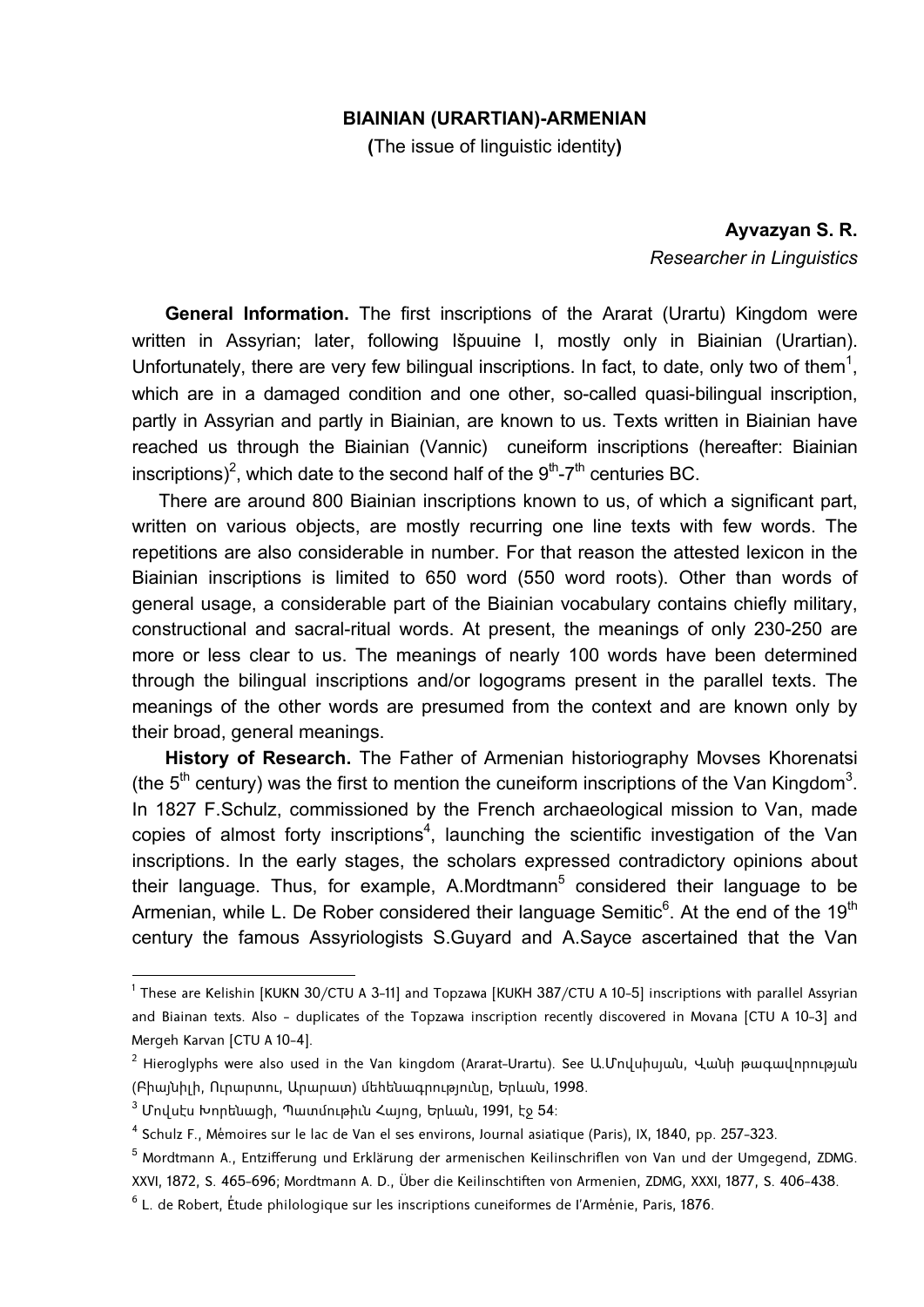inscriptions were written using Assyrian cuneiform script. The latter by that time was sufficiently comprehensible. It became clear, that the language of a number of those inscriptions was Assyrian, and another significant portion was written in an unknown language which was subsequently called "Vannic" and later "Biainian/Urartian". Based on the combination method of decipherment, S.Guyard set values for separate units of the unknown language and made approximate translation of some phrases<sup>7</sup>. A.Sayce, continuing Guyard's work, translated and published the Van inscriptions known at that time<sup>8</sup>. The Assyrian-Biainian bilingual inscriptions discovered subsequently made the checking and modification of these translations possible<sup>9</sup>. In 1900 J.Sandalgyan attempted to tackle the inscriptions utilizing the Armenian language as a base. He published the most comprehensive collection of Van inscriptions of the time - with French and Armenian translations<sup>10</sup>. But A. Sayce and H. Acharyan denied his approach<sup>11</sup>, and the opinion that Biainian is a separate language with no connection to Armenian became established in historiography and philology. At the same time, the opinion that Biainian is cognate to Hurrian, forming a so-called Hurrian-Urartian language family, became widely accepted $12$ .

In addition to A.Mordtmann and J.Sandalgyan, during different periods, many other scholars have studied the linguistic similarities between Armenian and Biainian. Let us just mention G.Ghapantsyan, H.Acharyan, G.Jahukyan, N.Harouthiounyan, M.Israelyan, I.Diakonoff, R.Ishkhanyan, V.Sarkisyan, H.Karagyozyan, M.Khachikyan and others who, on different occasions have returned in their works to the Armenian-Urartian (Biainian) connections. While pointing to many similarities between these two languages they basically remained within the bounds of the above mentioned conviction which regards Biainian (Urartian) as a separate language. Interpreting the existing similarities as merely loanwords, they set the emphasis on the probable impact of Biainian (Urartian) on the Armenian language. G.Ghapantsyan held a different position on this question. He argued that Armenian is a hybrid language with a Biainian (Urartian) substratum. He

<sup>10</sup> Sandalgian J., Les inscriptions conéiferes urartiques, Venise, 1900.

 $^7$  Guyard S., Les inscriptions de Van, JA, XV, 1880, pp. 540–543, and later in 1883–1884; Guyard S., Melanges d'Assyriologie, X, 1883.

 $^8$  Sayce A., The cuneiform inscriptions of Van, The Journal of the Royal Asiatic Society of Great Britain and Ireland, XIV, 1882, pp. 377-732 and later, XX, 1888, pp. 1-48; XXV, 1893, pp. 1-39; XXVI, 1894, pp. 691-732; XXXIII, 1901, pp. 645-660; XXXVIII, 1906, pp. 611-653; XLIV, 1912, pp. 107-112; LXI, 1929, pp. 297-336; LXIV, 1932, pp. 593-595.

<sup>&</sup>lt;sup>9</sup> For more detail about this see Пиотровский Б., Ванское царство, 1959, с. 7-22 (English translation by Hogarth J., The Ancient Civilisation of Urartu, London, 1969); Ջահուկյան Գ., In Բ.Առաքելյան, Գ Ջահուկյան. Գ.Սարգսյան, Ուրարտու-Հայաստան, 1988, էջ 127-131. About discovering and decipherment of the Van inscriptions see also, Ղափանցյան Գ., Ուրարտուի պատմություն, Երևան, 1940, էջ 5-10 and so on.

 $11$  See Աճառյան Հ., Հայոց լեզվի պատմություն, I, Երևան, 1940, էջ 172-190.

 $12$  See Speiser E., Studies in Hurrian grammar, Journal of the American Oriental Society, LIX, 3, 1939, pp. 99-128; Friedrich J., Kleine Beiträge zur churritischen Grammatik, 1939, S. 56-62. Дьяконов И., Сравнительнограмматический обзор хурритского и урартского языков, Преднеазиатский сборник, 1961; Хуррито-урартский и восточнокавказские языки, Древний Восток, 3, 1978; Diakonoff I., Hurisch und Urartäisch, Munich, 1971, and other works; Хачикян M., Хурритский и урартский языки, Ереван, 1985.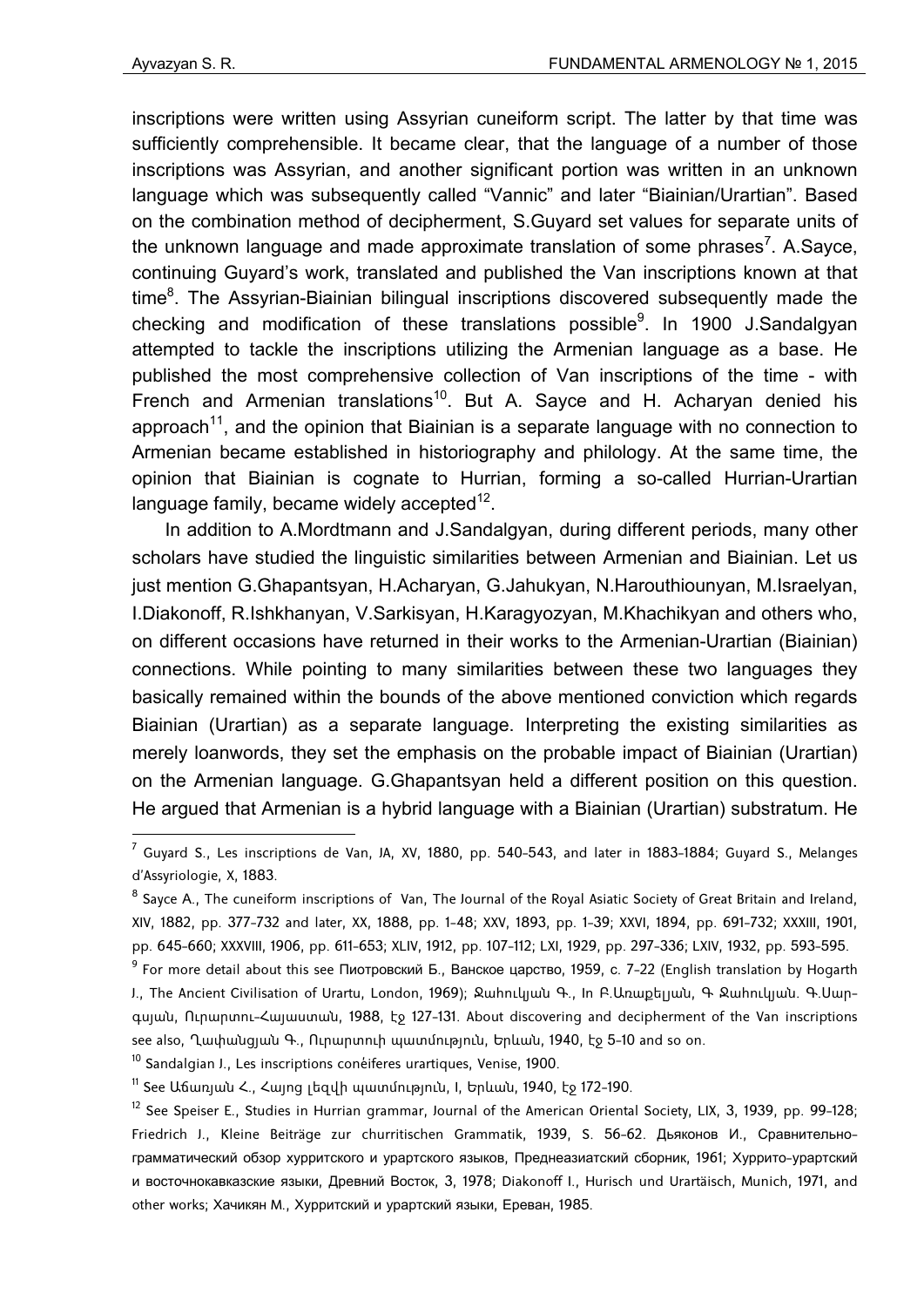made this argument coming from the point of view of the existence of the so-called "Asianic" language family<sup>13</sup>. R.Ishkhanyan tried to separate the language spoken by the inhabitants of Van Kingdom from that of the Van inscriptions. He called the latter "Neo-Hurrian" considering it already a dead language by the time of the Van Kingdom<sup>14</sup>. V.Sarkisyan proceeds from the point of view that the ancestors of the Basques, migrating from the Armenian Highland and/or adjacent areas, took the local language material with them which, in many cases, the Basque language has preserved without distortions, especially in proper names. Pointing out that, particularly in its grammar, Armenian is a rapidly developing language, for the reconstruction of the Armenian of the pre-written period he proposes the usage of the internal reconstruction method, collated it with data of Basque and Biainian (Urartian) languages. He considers these to be cognates, making the Biainian(Urartian)-Armenian-Basque trilingual comparison<sup>15</sup>. Returning to the investigation of Armenian-Urartian connections, G.Jahukyan examined the introductory formulae of the Biainian (Urartian) inscriptions and expressed an opinion about the probability that the Armenian language was the base of Biainian (Urartian) (at least in introductory formulas)16.

**Problems of the Comparison and Possible Solutions**. Four main groups of difficulties are distinctly observed in comparative studies of the language of the Van cuneiform inscriptions and Armenian:

a) The Biainian script is incomplete. It as its Assyrian prototype distinguishes only a limited number of phonemes - 24, of which 4 are vowels *(a,i,e,u)*, 1817 consonants and 2 semivowels. But for many signs, particularly in the case of consonants, the phonemic value they take is not obvious. That is why the accepted pronunciation of the Biainian words is strictly conditional. In fact, the availability of written texts is still insufficient for analysis of the phonemic systems of cuneiform languages. Therefore, parallel with the data of inscriptions, particular importance is attributed to the comparison of the given language with other cognate languages, either living, or with well known phonetic systems. The Hurrian language which, according to the accepted viewpoint is considered a Biainian (Urartian) cognate, is not useful in this case for various reasons. First, its connection to Biainian as a cognate language is not apparent, and second, the Hurrian phonemic system is equally not clearly elucidated, and besides, existing evidence shows that these two phonemic systems vary considerably. Under these circumstances the phonological comparison of Biainian and Classical Armenian - "grabar"

1

<sup>&</sup>lt;sup>13</sup> See Капанцян Г., К происхождению армянского языка. Историко-лингвистические работы, II, Ереван, 1975, с. 212-213.

 $14$  See Իշխանյան Ռ., Հայ ժողովրդի ծագման ու հնագույն պատմության հարցեր, Երևան, 1994։

<sup>&</sup>lt;sup>15</sup> Սարգսյան Վ., Ուրարտական քաղաքակրթությունը և բասկերի նախահայրենիքի հարցը, Երևան, 1988։

<sup>&</sup>lt;sup>16</sup> Ջահուկյան Գ., Ուրարտական արձանագրությունների ներածական բանաձևերի հնարավոր հայկական բնույթի մասին, ՊԲՀ, 2001, 1, էջ 124-129:

<sup>17</sup> It is not clear how does Biainan distinguish the Assyrian *ś* voiceless fricative.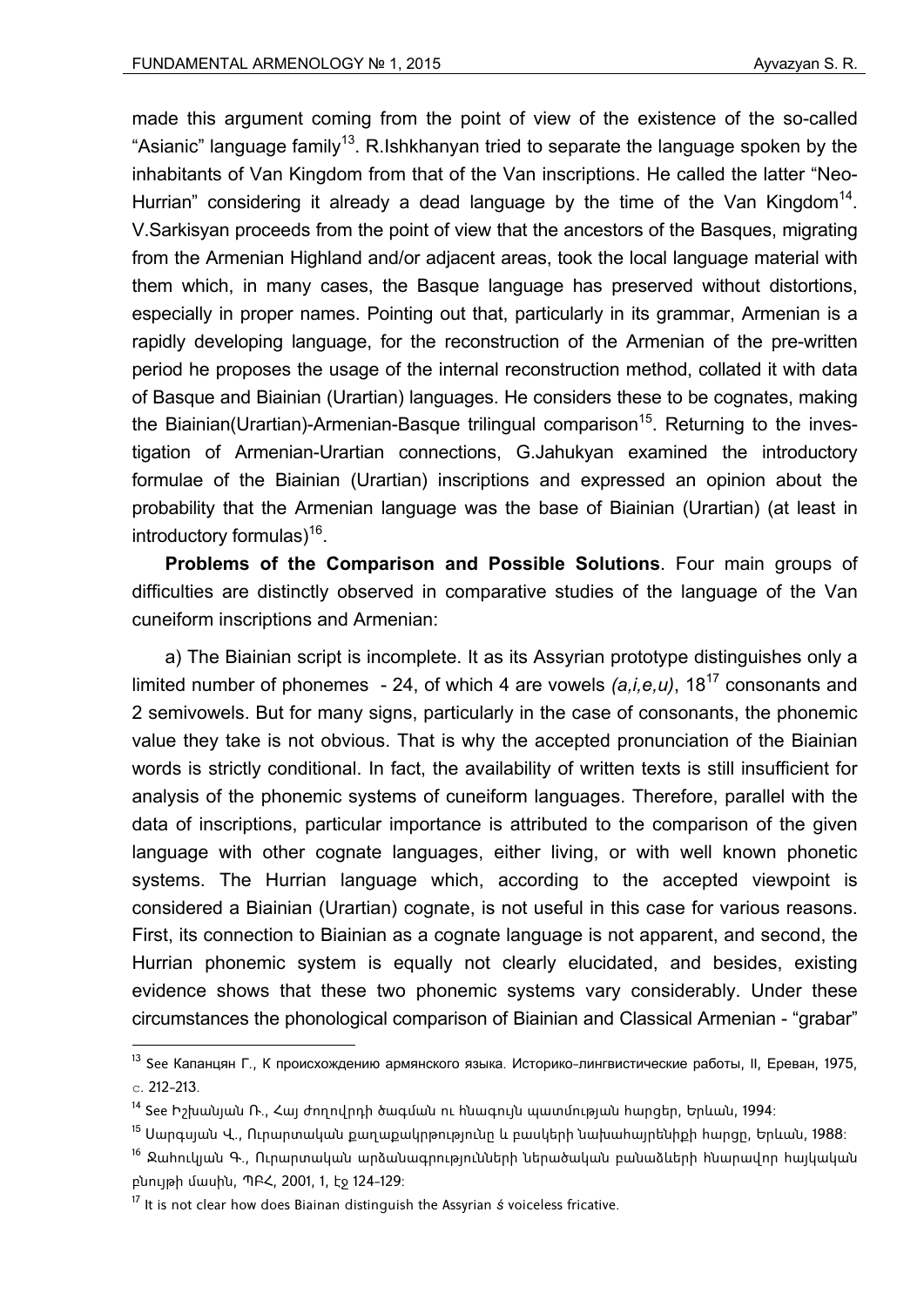(hereafter: CArm.) parallel (common) words/roots and morphemes becomes crucial. The phonological examination of place names attested in different languages is no less important. The correspondence of the Biainian and CArm. phonemes received from the comparison of the Biainian words (common nouns, place names) and some morphemes which have the most reliable parallel forms in CArm. are represented in the Table below. As the Table demonstrates, the same Biainian signs often represent two or more CArm. phonemes. This phenomenon can be explained by the lack of specific signs in the cuneiform script for a considerable number of CArm. phonemes (36-37). Contrary to it each CArm. phoneme is rendered only by one or two (for semivowels - by three) Biainian signs. That is, reflection of the Armenian phonems by Biainian signs is regular.<sup>18</sup>

| CArm.                               |             | Biain.<br>signs | CArm.                          | Biain.                                                                                           |             |
|-------------------------------------|-------------|-----------------|--------------------------------|--------------------------------------------------------------------------------------------------|-------------|
| Alphabet<br>character               | phonem      |                 | Alphabet<br>character          | phonem                                                                                           | signs       |
| U-u                                 | a           | a, e            | $U - u$                        | m                                                                                                | m           |
| $P-p$                               | b           | b               | $3-1$                          | У                                                                                                | i/y, g      |
| $q - q$                             | g           | g, q            | Ն-ն                            | n                                                                                                | n           |
| $T - \eta$                          | d           | d, t            | $n - n$                        | 0                                                                                                | u           |
| Ե-ե                                 | e           | ${\bf e}$       | $2 - 2$                        | č′                                                                                               | š, g        |
| $9 - q$                             | $\mathsf Z$ | Z, S            | $\eta$ - $\psi$                | р                                                                                                | p, b        |
| Է-է                                 | ē           | ei              | $\Omega$ -2                    | ľ                                                                                                | z, g        |
| Ը-ը                                 | $\Theta$    | a, e ?          | $\Omega$ -n                    | ŕ                                                                                                | $\mathsf r$ |
| Թ-թ                                 | ť           | t, d            | $U-u$                          | S                                                                                                | Š           |
| Ժ-ժ                                 | ž           | $\tilde{?}$     | प- $\psi$                      | V                                                                                                | $\sf b$     |
| $h-h$                               | İ           |                 | $S$ - $m$                      | t                                                                                                | t/d, t      |
| $\mathsf{L}\text{-}\mathsf{L}$      | I           |                 | $\Gamma$ \textnormal{-}p       | r                                                                                                | r, l        |
| Խ-խ                                 | X           | b               | $8 - g$                        | $\mathsf{c}'$                                                                                    | Z, S        |
| <u>Ծ-</u> ծ                         | $\mathbf C$ | Ş               | $h-1$                          | W                                                                                                | u/w, b      |
| $4 - 4$                             | k           | q, k            | $\Phi$ -փ                      | p'                                                                                               | р           |
| $\mathsf{\Sigma}\text{-}\mathsf{h}$ | h           | $b/\varnothing$ | $\mathbf{P}\text{-}\mathbf{p}$ | k'                                                                                               | k, g        |
| $2-\alpha$                          | j           | z, s            | $n_{h-hl}$ <sup>a)</sup>       | U                                                                                                | U           |
| Ղ-ղ                                 | ł           | I, r            |                                |                                                                                                  | b, p        |
| <u></u><br>ፊ-ፊ                      | č           | ?               |                                |                                                                                                  | d, t        |
| $\tau_{-2}$                         | Š           | ${\bf S}$       |                                | $\begin{array}{c}  (q^* \rangle)^\text{(d)}\\  (r^* \rangle)^\text{(d)} \end{array}$<br>*d (x *) | w/u         |

| The Armenian alphabet (phonemes) in parallel with the reflecting Biainian |
|---------------------------------------------------------------------------|
| (Urartian) signs                                                          |

<sup>&</sup>lt;sup>18</sup> In more detail see Ayvazyan S., Urartian-Armenian: Lexicon and Comparative-Historical Grammar (hereafter: UrAr), 2011, pp. 23-32.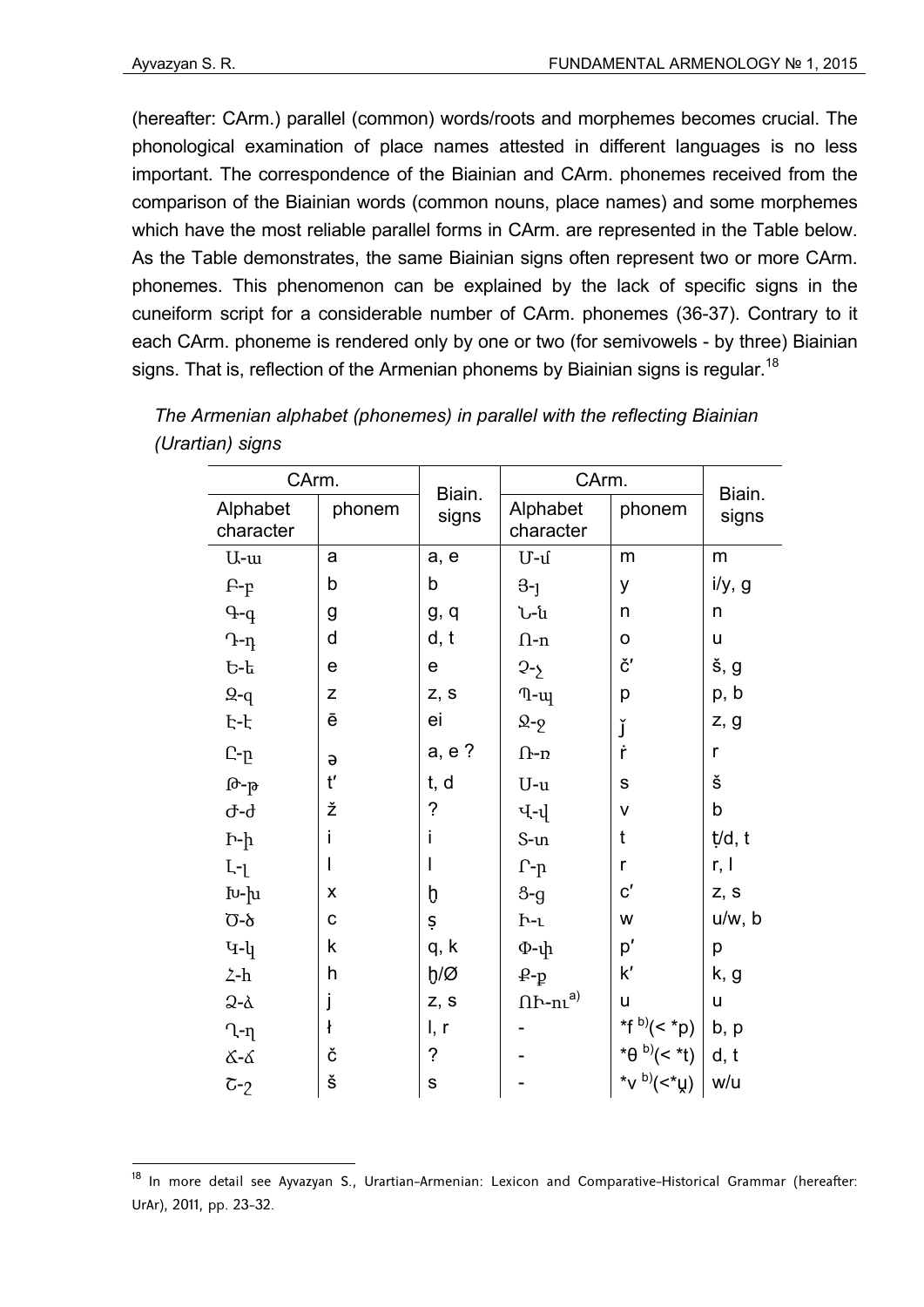a) - digraph

1

b) - conventionally

b) The Biainian script as its Assyrian prototype is characterized by polymorphism and polyvalence, that is to say, each cuneiform sign may correspond to several syllabic values (for example, the sign ḫ*i/e* also has the values of ṭ*í/é* and *tí/é*, *gu* - *qú*, *ár* - *ub*, *ku*  - *šù,* ṭ*uš,* etc.) and vice-versa (*tú/tu, ar/ár, šu/šú/šù,* ḫ*e/* ḫ*é, te/te9, u/ú*, etc.). Most of the cuneiform signs can be read as logograms (Sumerograms, Akkadograms) and/or determinatives as well. The Biainian inscriptions also have some rare intrinsic features which do not occur in the Akkadian script. For example, the sign TUR "small" also has the phonemic value  $pu_x$ , SIG<sub>7</sub> "green" - q/kana<sub>x</sub>,<sup>d</sup>IŠTAR "The Goddess Ishtar" (= Biain. "Goddess Sarde") - *sar<sub>5</sub>* which do not occur in any of the other languages.

c) Biainian grammar is not complete because the texts of the inscriptions that have reached us are similar in style and repetitive. This is tangible, in particular, when trying to clarify the verbal morphology.

d) The restoration of many grammatical forms of the primary state of the Armenian language (referring to the probable state during the creation of the Biainian cuneiform script) is impossible and/or unreliable. This is mostly due to the immense difference in time (1000-1300 years) between Biainian and the sources written in CArm. language that have reached us, the substantial changes in Armenian during that period particularly in grammar - and the significant number of foreign elements introduced into the language. As a result, to-date, the origin of many Armenian grammatical forms and state(s) in the pre-written period remain obscure or debatable among Armenologists.

**The Results of the Comparison.** a) Lexicon: the summary of the identified (semantically) Biainian (Urartian) lexicon and the corresponding Armenian and Hurrian parallel word roots (not including those preserved in proper nouns and as well as doubtful words) in which the word roots verified through bilingual texts or corresponding logograms are mentioned separately, is presented in the table below..

Altogether the list containing approximately 122 Biainian - Armenian parallel word roots, represents 60% of the Biainian identified lexicon (202 word roots). Of 96 word roots present in the Biainian lexicon and verified via bilingual texts or logograms, 59 (61%) have Armenian parallels. From the indicated 122 parallels, 86 word roots roughly 70 percent are native; 20 of them, approximately 16 percent are borrowings and 15 of the word roots (12 percent) are of unknown origin<sup>19</sup>.

<sup>&</sup>lt;sup>19</sup> For the Biainan and Armenian lexicon comparison, in more detail, see Ayvazyan S., UrAr, pp. 33-104; Այվազյան Ս., Ուրարտերեն, Երևան, 2013, էջ 77-116.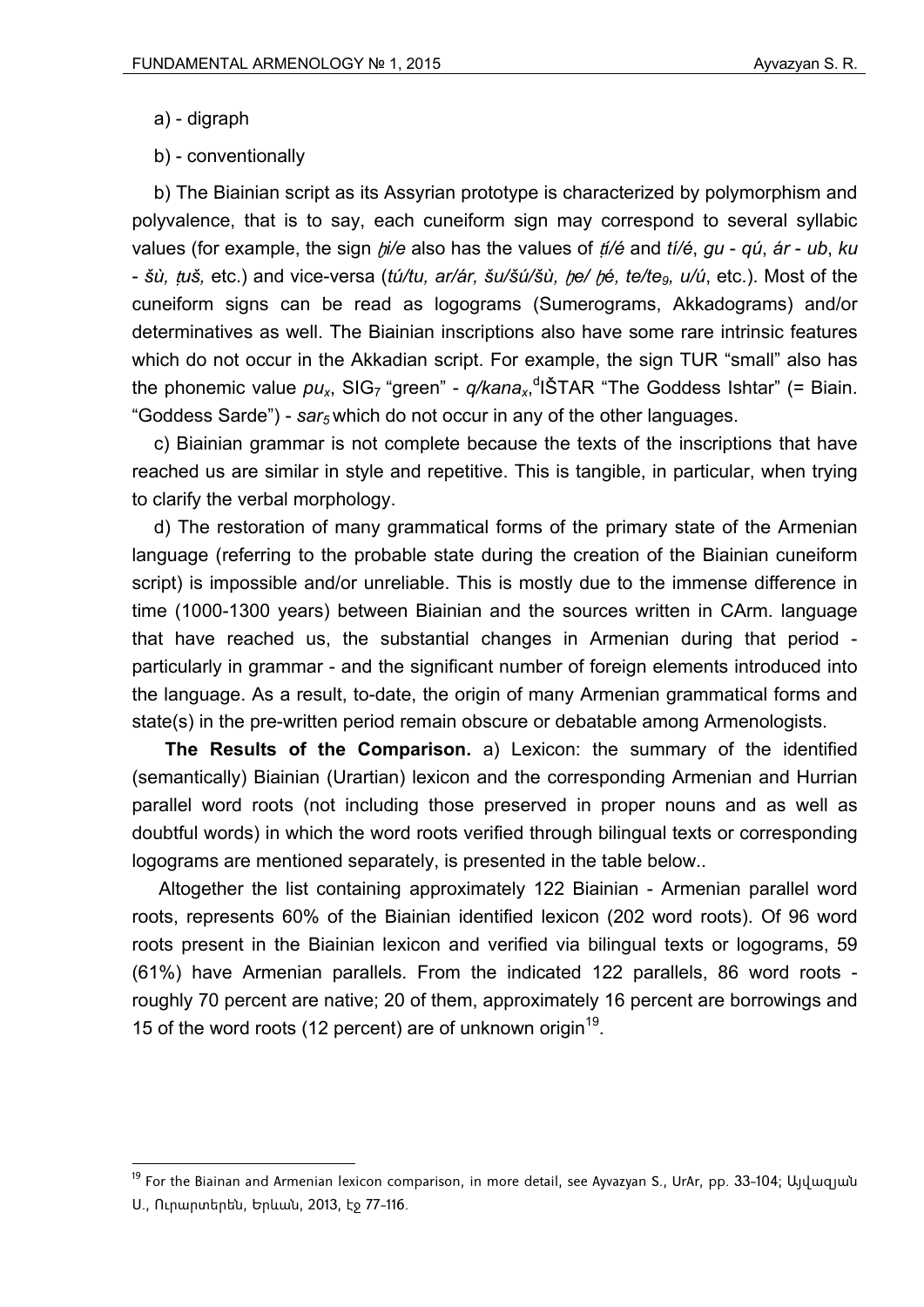| The number of<br>identified Biainian<br>(Urartian) word<br>roots |     | Armenian parallel<br>word roots |               |                 |                      | Hurian parallel<br>word roots |                                   |
|------------------------------------------------------------------|-----|---------------------------------|---------------|-----------------|----------------------|-------------------------------|-----------------------------------|
|                                                                  |     | ₹                               | Native (IE)   | Borrowed        | Of unknown<br>origin | $\bar{z}$                     | Also have<br>Armenian<br>parallel |
| Total                                                            | 202 | 122<br>$(60\%)$                 | 86<br>(42.5%) | 20<br>(10%)     | 15<br>$(7.5\%)$      | 44<br>(22%)                   | 22<br>$(11\%)$                    |
| Verified via<br>bilingual<br>texts or<br>logograms               | 96  | 59<br>(61%)                     | 42<br>(43%)   | $6 - 7$<br>(7%) | $9 - 10$<br>(10%)    | 28<br>(29%)                   | 14<br>$(14.5\%)$                  |

b) Word Formation: 1) The nominal derivational affixes attested in the Biainian inscriptions - except for one or two - have their obvious parallels in CArm. (they often appear in their primary forms and functions in Biainian texts). As: CArm. -*oyt′, -i <\*-eu-ti* - Biain. *-ibte, -ibti-* /-*iwt(i-)*/, CArm. *-k(n), -ka(n), -kow(n) <\*-kō-n/ko-n* - Biain. -*ka(=n)/ ku=n,* CArm. -(*ow)ac < \*ag′* - Biain. *-(u)a*ṣ*e /*-*(u)ac/*, CArm. -*ord < \*ordh* - Biain. *-urde* / *ord*/, CArm. -*oc′* - Biain. *-use, -usi-* /-*oc′(i-)*/, etc. They are mainly native affixes and have Indo-European origin. 2) A great number of native nominal affixes representing the ancient strata of Armenian are attested in the Biainian texts. 3) The verbal suffixes attested in Biainian also have their parallels in CArm., sometimes with distinct differences in usage from the Biainian. Here the main difference is the absence in Biainian of the CArm. *c′*-al (formed with c′ affricate) verbal suffixes. Instead, forms with *c′* with their initial - derivational values are attested. 4) Some Biainian suffixes have their parallels in other languages as well, particularly, in Hurrian<sup>20</sup>.

c) Nominal Morphology**.** As is clear from the above analysis, despite some differences which are basically conditioned by the presence in Biainian of the ergative system, the CArm, and Biainian systems of declension have considerable similarities<sup>21</sup>.

<sup>&</sup>lt;sup>20</sup> About Biainan word formation in comparison with Armenian in more detail, see in Ayvazyan S., UrAr, pp. 105-130.

 $21$  The most recent investigations demonstrate that, as a result of independent development, the split-ergative case is present in Hittite (A.Garrett. The origin of NP split ergativity, Language, 66, 1990, pp. 261-96; also Watkins C., 2006, pp. 560, 564, etc.) and certain other IE. languages (see Dixon R.. Ergativity, Cambridge, 1998 (first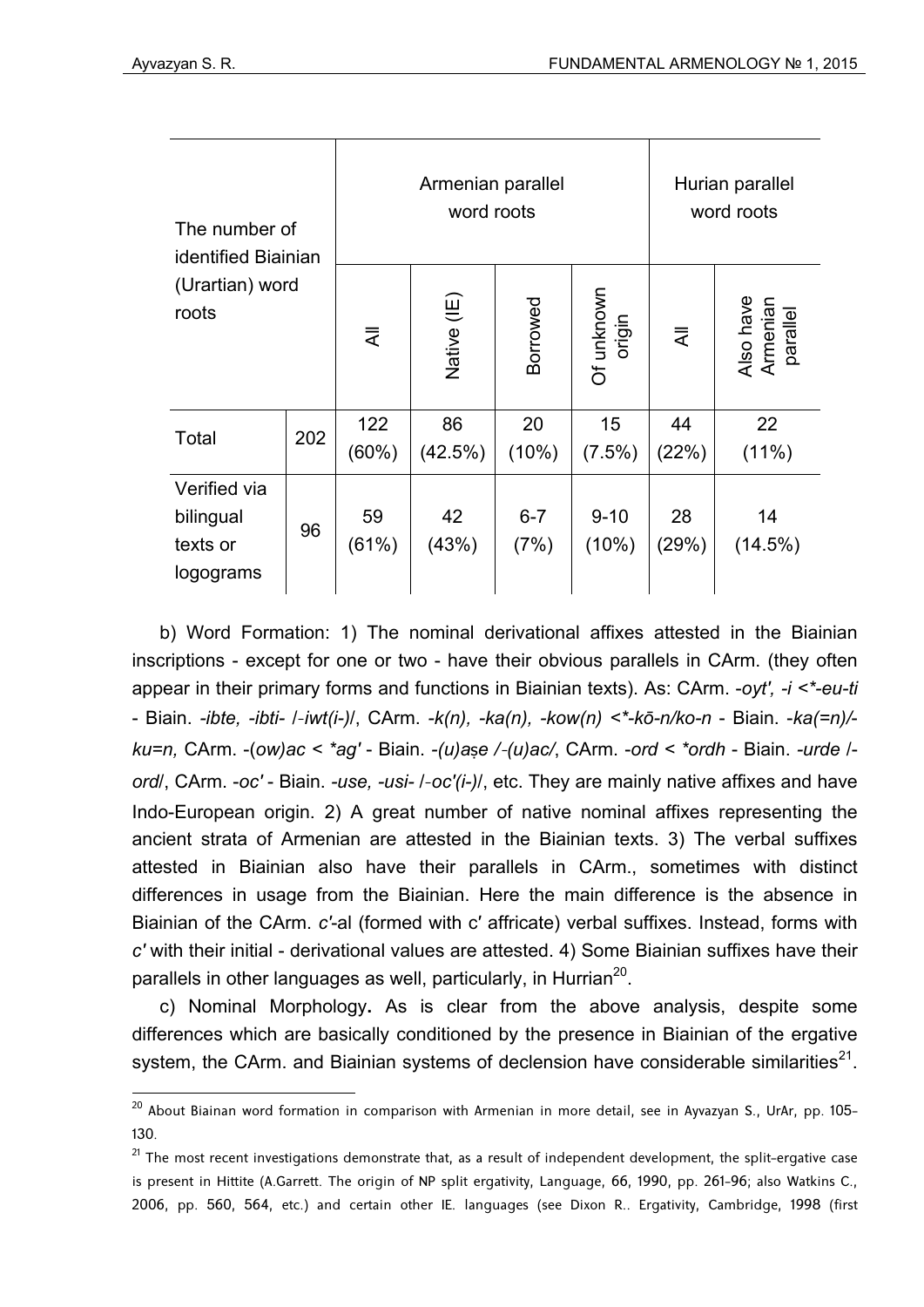This refers especially to the singular of the nominative and genitive. They practically duplicate each other. This is also partly true for the dative, but only if we agree that, prior to the genitive ending extending over it, the Armenian primary dative marker had been the genitive-dative/ablative -i of several words. The other distinction in the Biainian and CArm. systems of declension is the absence of a separate instrumental case in Biainian: the ablative and instrumental have joint representation. But, in reality, it cannot be ruled out that in Biainian two distinct cases - the ablative and the instrumental (for which we have the case markers -/n/Ø/ and -/n/ respectively) exist. As regards the ablative, CArm. in general duplicates the forms of the genitive-dative, except in words of *i*- and *ow*-declension which are formed by the marker ē (< \*ey). As to the Biainian ablative marker -*n*, it, as G.Jahukyan believes, has been preserved in a few CArm. words of *n*-declension<sup>22</sup>. In that case, as the -/n/Ø/ alternation of the Biainian ablative marker shows, the loss of this *-n* must have already begun in the Van Kingdom period. The fact that in Biainian the case marker -*n* of the ablative alternates with *-/Ø/*, namely, the ablative undergoes break up, ascertains the belief that as a result of this process the ablative might finally have lost its primary form. Indeed, the CArm. linguistic material confirms that the genitive ending extended over the ablative. The nominative plural marker /-r/ (l in script) of Biainian is most probably preserved in the CArm. collective suffixes with /r/. (the nominative plural marker in modern Armenian). In contrast to CArm., the plural of oblique cases in Biainian for all declensions has a standard pattern with the *-(n)a-* marker. Traces of this are clearly seen in CArm. where the *-a*component endings of the oblique cases are obviously prevalent. Thus, if we put aside the presence of the Biainian ergative structure and the absence of the separate instrumental case, and consider the spread out of the genitive ending to the dative and ablative in CArm., then we can assert that the declension systems of CArm. and Biainian (Urartian) are for the considerable part identical<sup>23</sup>.

d) Verbal Morphology: 1) There are only a few, unreliable attestations of the Biainian indicative present; therefore, any comparison with CArm. becomes impossible. 2) Indicative past perfect (aorist): the past perfect is the most familiar and commonly occurring form in the Biainian texts. It has two types of conjugation, one for the intransitive and second - for the transitive verbs. The intransitive past perfect endings

published 1994), pp. 2-5, 14; Comrie B., The languages of the Soviet Union, Cambridge, 1981, pp. 173-4, 177, 181; Payne J., The decay of ergativity in Pamir languages, Lingua, 51/2-3, 1980, pp. 147-186; Miltner V., Ergative Constructions in Indo-Aryan, Archiv Orientalni, 59, 1991, pp. 225-33; Kachru Y., Ergativity, subjecthood and topicality in Hindi-Urdu, Lingua, 71, 1987, pp. 223-38; Korn A., The Ergative System in Balochi from a Typological Perspective, Iranian Journal of Applied Language Studies, 1/1, 2009, pp. 43-75, etc.). It means that in the Biainan period, Armenian also might have had the ergative.

 $^{22}$  Ջահուկյան Գ., Ուրարտական արձանագրությունների ներածական բանաձևերի հնարավոր հայկական բնույթի մասին, 2001, 1, էջ 124-129:

<sup>&</sup>lt;sup>23</sup> The Comparison of the Biainan and Armenian nominal morphologies see S. Ayvazyan, UrAr, pp. 166-172.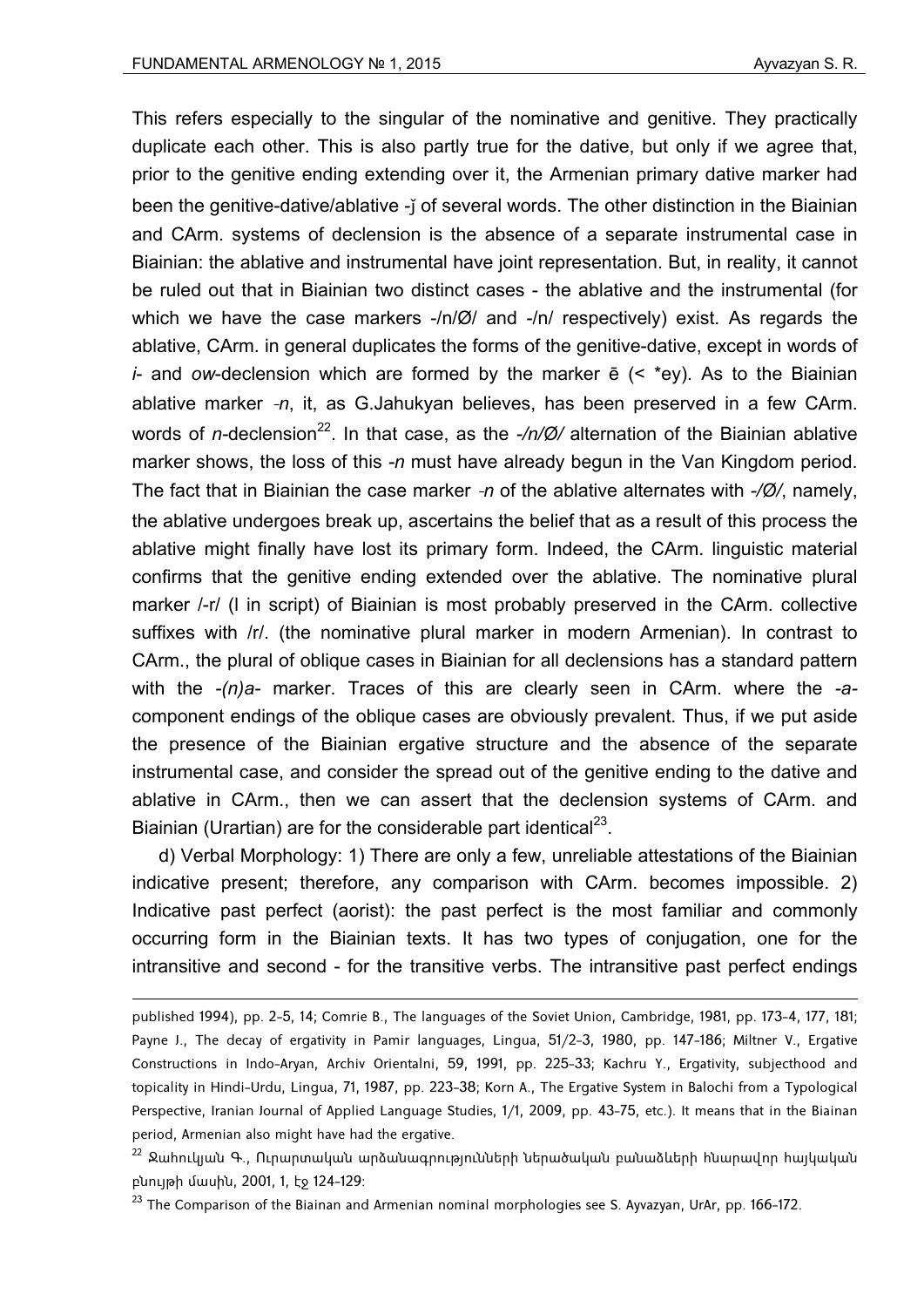<u>.</u>

are divided into two parts (components) as in CArm.. In fact, for the first components [ *i/e*-, -*a*- and -*ea*- *(<\*ia)*] of the CArm. past perfect endings in Biainian we have respectively, *-i-,-a-* and *-ia-.* And for the Biainian I-person singular *-/t/*, III-person singular *-/w/* and plural *-/r/* (l in script) person-number markers (second components) in CArm. we have respectively -*y* (<*\*t* ? - the state before the Armenian *\*t>y/w/*- development<sup>24</sup>). *w* and *n*. The origin of Biainian III-person plural *-/r/* person-number is linked to the nominative plural marker *-/r/* (l in script) which, certainly, is reflected in the -*r* element of the CArm. collective suffixes -*(n)ear*, -*er*, -*or(e)ay*. And it must be compared with the IIIperson plural marker *-r* of several IE languages (Hittite, Latin, etc.). The Biainian past perfect of verbs is also characterized by another - type II conjugation, by which the transitive verbs are conjugated. All these type II verbs are conjugated in one way - by the -*u(-)* marker of transitivity*,* which is added to the verbal stem in place of the thematic vowel (if the stem is not monosyllabic). This Biainian marker of transitivity -*u(*-*)* is preserved in the -*ow-/-oy*- component of the CArm. -*ow*-*c′*-*/-oy*-*c′* suffix, which forms the CArm. causative and active verbs. E.g. Biain. intr. *aš=a-* /*as=a-*/ 'to come, to enter, to arrive' and tr. *aš=u-* /*as=u-*/ 'to bring' - CArm. *h-as(-an)*-*em* (*h-as-a-*) 'to come, to arrive at, to reach, etc.' and *h-as*-*owc′*-*an*-*em* /*h-as-u-c′-*/ 'to cause to arrive, reach; to bring, etc.', Biain. intr. *ušt=a-* /*ost=a-*/ 'to go, to raid, to march' and tr. *ušt=u-* /*ost=u-*/ 'to send, to dispatch, to donate' - CArm. *ost*-*an*-*im* (*ost-ea-*) 'to burst forth, to escape from, to go out of, to rush forward, etc.' and *ost*-*owc′*-*an*-*im /ost-u-c′-/* etc.' and so on), etc. 3) The imperative: the CArm. aorist imperative singular *-Ø* ending (marker) coincides with the Biainian marker *-e* of the analogous form. It should be noted, that in Biainian the wordfinal *-e* may also be pronounced */Ø/* or */*ǝ*/* 25). 4) Prohibitive forms of verbs: a special form of prohibitive-imperative exists in CArm., which is formed by the addition of the corresponding markers (sg. -*r* and pl. -*yk′*) to the present verbal stem, with the collocation of the preceding *mi* 'no, not' negative particle. In Biainian a prohibitive form of verb which was formed with the ending *-i=a=ne* (maybe also: *-(a)ure*) with the collocation of the preceding negative particle *mi* 'no, not' or *ui* 'id' exists. And in its syntax it, of course, resembles the CArm. prohibitive-imperative<sup>26</sup>.

## Conclusion

A comparison of the Biainian (Urartian) and Armenian languages shows that the larger part of the Biainian lexicon that has reached us and is comprehensible has its

<sup>24</sup> See also the Hurr./Biain. verb *did-* 'to distribute, to allot' - CArm. *ti* 'age; period, time' < PIE. *\*dī-ti* (expanded form from *\*dī,\*dāi,*\**də* 'to distribute, to allot; to divide into pieces'), in which the aforementioned development has not yet occurred.

<sup>&</sup>lt;sup>25</sup> See, for instance, Wilhelm G., The Cambridge Encyclopedia of the World's Ancient Languages, (Urartian, chapter 5), 2004, p. 131.

 $^{26}$  The comparison of the Biainan and Armenian verbal morphologies, in more detail, see in Ayvazyan S., UrAr, pp. 206-211.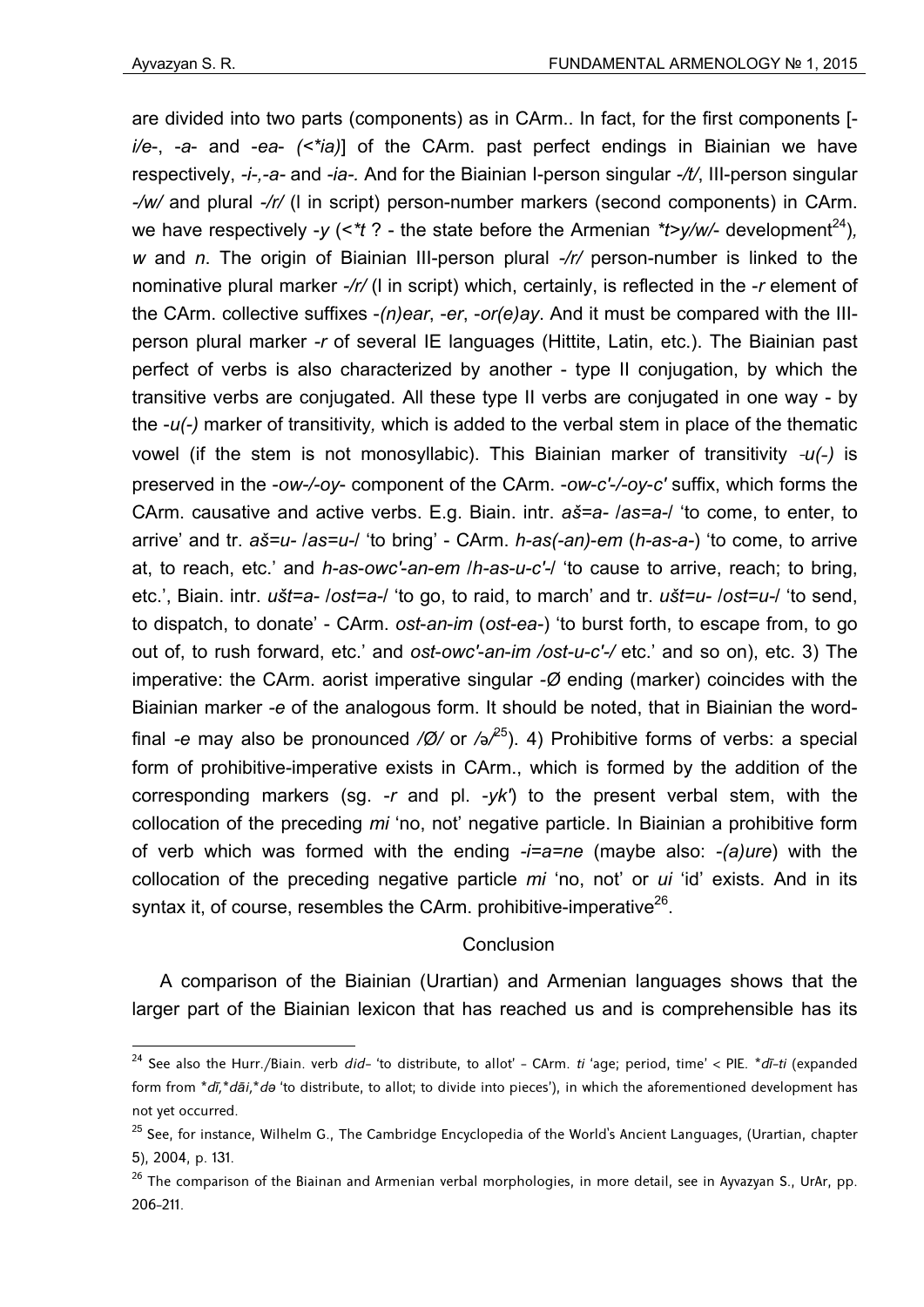parallel in Armenian. Moreover, the majority of those common words (roots) are native to Armenian, being of IE origin. Many of these words are presented in their older sense and/or form. What's more, not only the roots, but also most of the derivational affixes are common with CArm.. They are also, on the whole, native and of IE origin. On the other hand, the greater part of the derivational affixes forming the older layer and basis of Armenian has its parallel in Biainian. It is noteworthy, that in all the material certain phonetic differences observed are strictly regular and are, on the whole, consistent with the Pre-classical Armenian reconstructed by the comparative, or other methods. If we take into account the above mentioned normal changes in Armenian and possible dialectal differences, our calculations show that 61% of roots and 85-90% of derivational affixes of the comprehensible Biainian (Urartian) lexicon are common with Armenian. That is, they, of course, within the framework of the known stereotyped texts, consist of common roots and derivational affixes.

These commonalities are notable not only in the quantitative, but also in the qualitative sense, because they refer to basic and usually not-borrowed elements of every language, such as pronouns<sup>27</sup>, main verbs, conjunctions and subsidiary words<sup>28</sup> (Biainian numerals are only indicated in the form of logograms which make it impossible to compare them with Armenian). The differences are more notable in the case of the inflexional suffixes (case, verbal endings) but in these instances also, the commonalities are substantial, especially in the reliably defined grammatical forms. Moreover, this refers not only to the general typical similarities in nominal and verbal morphology, but to the actual morphemes as well, for example, nominative and genitive markers, the markers of the past perfect indicative verbs (particularly intransitive) and imperative verbs, and so on (there is no reliable evidence for Biainian present tense verb forms). More tangible differences are due to the ergative structure of Biainian, as opposed to CArm. (in this sense Biainian is similar to Hurrian)<sup>29</sup>, and consequentially, certain differences in the nominal and verbal morphology.

Despite these differences, not only particular words and phrases, but whole sentences in Biainian are read in comprehensible Armenian and understood with no difficulty and without special clarifications.

At the same time, if we speak about the divergence of the Armenian language (as a separate branch of the IE language family) from the Common Proto-Indo-European language 7-6 thousand years ago<sup>30</sup>, then Armenian in the 9th  $-7$ th centuries BC should

<u>.</u>

 $27$  See Ayvazyan S., UrAr, pp. 175-191.

<sup>&</sup>lt;sup>28</sup> See Ayvazyan S., UrAr, pp. 222-223, 239-237. For the comparison of the Biainan and Armenian adpositions see Ayvazyan S., UrAr, pp. 224-235.

<sup>&</sup>lt;sup>29</sup> For possible IE origin of the Hurrian and Biainan ergativity see Fournet A., Bomhard A., The Indo-European Elements in Hurrian, La Garenne Colombes/Charleston, 2010, pp. 154-155.

 $30$  It is noted that "the Hittite lineage diverging from Proto-Indo-European around 8,700 years BP..., Tocharian, and the Greco-Armenian lineages - by 7,000 years BP… the early divergence of Greek and Armenian lineages, and the